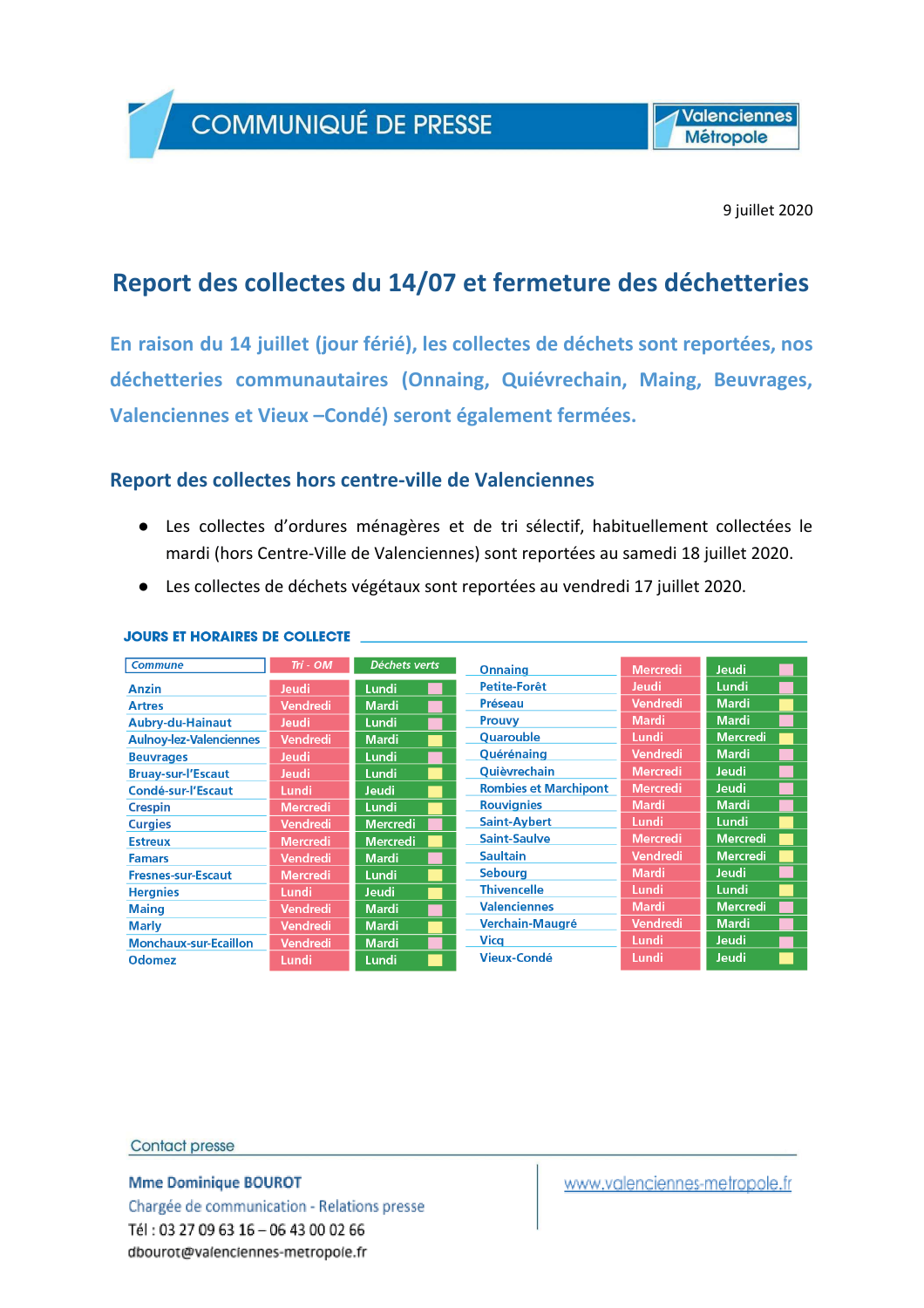# **COMMUNIQUÉ DE PRESSE**

### **Valenciennes Métropole**

#### **CALENDRIER DE LA COLLECTE DES DÉCHETS VERTS ...**

| Avril |       |             |    |                      |     |                | Mai |    |             |    |          |       |    | Juin |                |              |       |                 |           |       |    | <b>Juillet</b> |             |                |             |       |                                             |
|-------|-------|-------------|----|----------------------|-----|----------------|-----|----|-------------|----|----------|-------|----|------|----------------|--------------|-------|-----------------|-----------|-------|----|----------------|-------------|----------------|-------------|-------|---------------------------------------------|
|       |       | Lu Ma Me    | Je | Ve                   | Sa  | Di             |     |    | Lu Ma Me Je |    |          | Ve Sa | Ði | Lu   | Ma             | Me           | Je    | Ve              | 5a        | Di    |    |                | Lu Ma Me    | Je             | Ve          | Sa    | Di                                          |
|       |       |             |    | 3                    | а   | 5              |     |    |             |    |          | 2     | з  |      | $\overline{2}$ | $\mathbf{3}$ | 4     | s               | 6         |       |    |                |             | $\mathfrak{D}$ | a           | 4     | $-5$                                        |
| 6     |       | 8           |    | ю                    |     |                |     | 55 | 6           |    | B        | 9     | 10 | 8    | ۰              |              |       |                 | 13        | 14    | 6  |                | 8           | $\mathbf{Q}$   | 10          |       | 12 <sub>12</sub>                            |
| 13.   | м     | 15          | 16 |                      | 18  | 19             |     |    | 13          | 14 | 15       | 16    | 17 | 15   | 16             |              | 18    | 19              | 20        | 21    | 13 | <b>DAI</b>     | 15          | 16             |             | 18    | $-19$                                       |
|       | 20 21 |             |    | 22 23 24 25 26       |     |                |     | 19 | 20          | 21 | 22 23 24 |       |    | 22   |                | 23 24        |       | 25 26           |           | 27 28 | 20 | 21             | -22         |                | 23 24 25 26 |       |                                             |
|       |       | 27 28 29    | 30 |                      |     |                | 25. | 26 | 27          | 28 | 29       | 30.   | 31 |      | 29 30          |              |       |                 |           |       |    |                | 27 28 29    |                | 30 31       |       |                                             |
|       |       |             |    |                      |     |                |     |    |             |    |          |       |    |      |                |              |       |                 |           |       |    |                |             |                |             |       |                                             |
|       | Août  |             |    |                      |     |                |     |    | Septembre   |    |          |       |    |      | Octobre        |              |       |                 |           |       |    |                | Novembre    |                |             |       |                                             |
|       |       | Lu Ma Me Je |    | Ve                   | Sa  | Ð              |     |    | Lu Ma Me    | Je | Ve.      | Sa    | D  |      |                | Lu Ma Me     | Je    | Ve              | <b>Sa</b> | Di    |    |                | Lu Ma Me Je |                | Ve          | Sa    | <b>COLLECTE DU 14 RATTRAPÉE LE 17</b><br>Di |
|       |       |             |    |                      |     | $\overline{2}$ |     |    |             | R. | 4        | 5     | 6  |      |                |              |       |                 | R         |       |    |                |             |                |             |       |                                             |
|       |       |             |    |                      | 8   | $\mathbf{Q}$   |     | 8  | 9           |    |          |       | 13 |      |                |              | 8     | q               |           |       |    |                |             | 5              |             |       |                                             |
|       |       |             |    |                      | 15. | 16             |     |    |             |    | ю        | 19    | 20 |      |                |              | 15    | 16              |           | 18    | 9  | 10             |             | 12.            | 13          | 1 Д   | 15                                          |
|       | 18    | 19          | 20 | 21                   | 22  | 23             | 21  |    | 22 23 24    |    | 25 26 27 |       |    | 19   | 20             | -21          | $-22$ | 23 <sub>1</sub> | 24 25     |       | 16 | 17             | 18          | 19             | -20         | 21    | -22                                         |
|       |       |             |    | 24 25 26 27 28 29 30 |     |                | 28  |    | 29 30       |    |          |       |    | 26.  | 27             | 28           | 29    | 30              | 31        |       | 23 | 24             | 25 26       |                | $-27$       | 28 29 |                                             |

## Report de la collecte tri pour le Centre-Ville de Valenciennes

Le Centre-Ville de Valenciennes, habituellement collecté en tri sélectif le mardi soir, sera collecté le mercredi 15 juillet 2020. Les bacs et sacs devront être sortis entre 18h30 et 19h30 le mercredi.

### Report de la collecte des bacs collectifs

Les collectes des bacs collectifs ordures ménagères, habituellement collectés le mardi, seront reportées au mercredi 15 juillet 2020 ceux-ci devront être sortis pour 7h.

Les bacs collectifs tri sélectif seront collectés le samedi 18 juillet 2020.

## Fermeture de nos déchetteries

- En raison du jour férié, nos déchetteries communautaires (Onnaing, Quiévrechain, Maing, Beuvrages, Valenciennes et Vieux - Condé) seront également fermées ce mardi 14 juillet 2020.
- Elles seront ouvertes aux horaires habituels le lundi 13/07. De 13h à 18h pour Onnaing, Quiévrechain, Maing, Valenciennes et Vieux-Condé et de 10h à 18h45 pour Beuvrages.

**Contact presse** 

**Mme Dominique BOUROT** Chargée de communication - Relations presse Tél: 03 27 09 63 16 - 06 43 00 02 66 dbourot@valenciennes-metropole.fr

www.valenciennes-metropole.fr